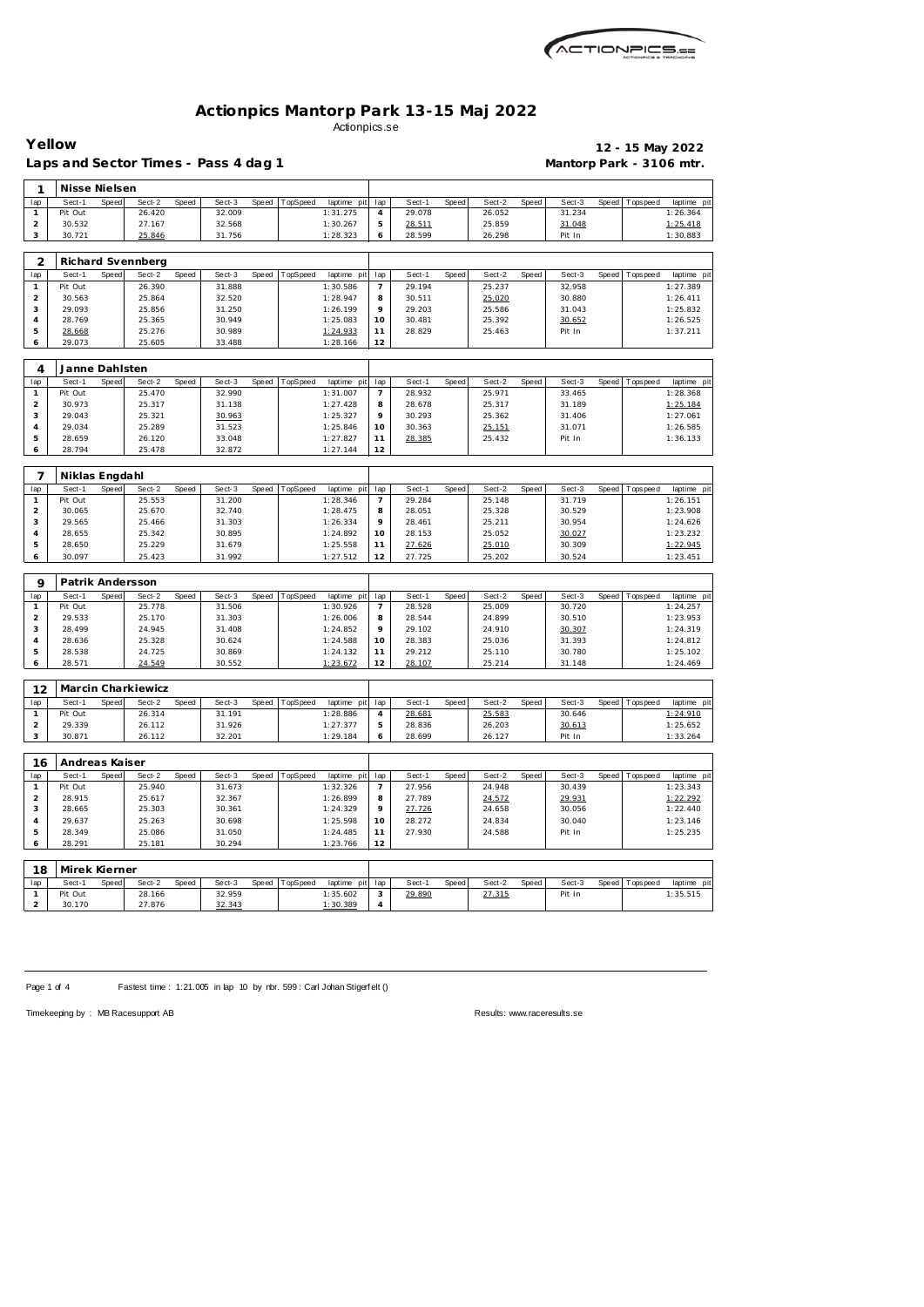

Laps and Sector Times - Pass 4 dag 1 **Mantorp Park - 3106 mtr.** 

 $\blacksquare$ 

**Yellow 12 - 15 May 2022**

| 21                  | Niclas Larsson       |       |                     |       |                  |       |          |                         |                     |                  |       |                  |       |                  |       |                |                         |
|---------------------|----------------------|-------|---------------------|-------|------------------|-------|----------|-------------------------|---------------------|------------------|-------|------------------|-------|------------------|-------|----------------|-------------------------|
| lap                 | Sect-1               | Speed | Sect-2              | Speed | Sect-3           | Speed | TopSpeed | laptime pit             | lap                 | Sect-1           | Speed | Sect-2           | Speed | Sect-3           | Speed | T ops pee d    | laptime pit             |
| $\mathbf{1}$        | Pit Out              |       | 28.723              |       | 35.175           |       |          | 1:41.278                | 5                   | 30.629           |       | 27.250           |       | 33.070           |       |                | 1:30.949                |
| $\overline{a}$      | 31.950               |       | 28.013              |       | 33.674           |       |          | 1:33.637                | 6                   | 30.846           |       | 27.433           |       | 33.295           |       |                | 1:31.574                |
| 3                   | 31.347               |       | 27.306              |       | 33.280           |       |          | 1:31.933                | $\overline{7}$      | 30.575           |       | 26.790           |       | 33.441           |       |                | 1:30.806                |
| $\overline{4}$      | 30.611               |       | 26.463              |       | 33.377           |       |          | 1:30.451                | 8                   | 30.924           |       | 27.703           |       | Pit In           |       |                | 1:36.060                |
|                     |                      |       |                     |       |                  |       |          |                         |                     |                  |       |                  |       |                  |       |                |                         |
| 23                  | <b>Ulf Lindqvist</b> |       |                     |       |                  |       |          |                         |                     |                  |       |                  |       |                  |       |                |                         |
| lap                 | Sect-1               | Speed | Sect-2              | Speed | Sect-3           | Speed | TopSpeed | laptime pit             | lap                 | Sect-1           | Speed | Sect-2           | Speed | Sect-3           | Speed | T ops pee d    | laptime pit             |
| $\mathbf{1}$        | Pit Out              |       | 27.979              |       | 33.473           |       |          | 1:36.920                | 7                   | 29.787           |       | 26.235           |       | 32.016           |       |                | 1:28.038                |
| $\overline{a}$      | 30.608               |       | 27.149              |       | 32.466           |       |          | 1:30.223                | 8                   | 29.898           |       | 26.377           |       | 31.811           |       |                | 1:28.086                |
| 3                   | 30.597               |       | 26.414              |       | 32.235           |       |          | 1:29.246                | 9                   | 29.609           |       | 26.329           |       | 31.853           |       |                | 1:27.791                |
| $\overline{4}$      | 30.036               |       | 26.646              |       | 31.998           |       |          | 1:28.680                | 10                  | 29.438           |       | 26.323           |       | 31.838           |       |                | 1:27.599                |
| 5                   | 29.845               |       | 26.666              |       | 32.050           |       |          | 1:28.561                | 11                  | 29.560           |       | 26.434           |       | Pit In           |       |                | 1:42.046                |
| 6                   | 29.517               |       | 26.407              |       | 32.231           |       |          | 1:28.155                | 12                  |                  |       |                  |       |                  |       |                |                         |
|                     |                      |       |                     |       |                  |       |          |                         |                     |                  |       |                  |       |                  |       |                |                         |
| 31                  | Johan Henaes         |       |                     |       |                  |       |          |                         |                     |                  |       |                  |       |                  |       |                |                         |
|                     | Sect-1               |       |                     |       | Sect-3           |       |          |                         |                     | Sect-1           |       | Sect-2           |       | Sect-3           |       |                |                         |
| lap<br>$\mathbf{1}$ | Pit Out              | Speed | Sect-2<br>27.478    | Speed | 33.202           | Speed | TopSpeed | laptime pit<br>1:33.921 | lap<br>6            | 30.271           | Speed | 27.163           | Speed | 32.488           |       | Speed Topspeed | laptime pit<br>1:29.922 |
|                     |                      |       |                     |       |                  |       |          |                         |                     |                  |       |                  |       |                  |       |                |                         |
| $\overline{2}$      | 29.543               |       | 27.057              |       | 33.026           |       |          | 1:29.626                | 7                   | 30.160           |       | 26.892           |       | 32.972           |       |                | 1:30.024                |
| 3                   | 33.174               |       | 26.807              |       | 32.661           |       |          | 1:32.642                | 8                   | 29.750           |       | 26.858           |       | 33.782           |       |                | 1:30.390                |
| 4                   | 29.593               |       | 27.434              |       | 32.786           |       |          | 1:29.813                | 9                   | 30.282           |       | 27.784           |       | Pit In           |       |                | 1:38.795                |
| 5                   | 29.491               |       | 27.198              |       | 33.260           |       |          | 1:29.949                | 10                  |                  |       |                  |       |                  |       |                |                         |
|                     |                      |       |                     |       |                  |       |          |                         |                     |                  |       |                  |       |                  |       |                |                         |
| 40                  | Lars Nordström       |       |                     |       |                  |       |          |                         |                     |                  |       |                  |       |                  |       |                |                         |
| lap                 | Sect-1               | Speed | Sect-2              | Speed | Sect-3           | Speed | TopSpeed | laptime pit             | lap                 | Sect-1           | Speed | Sect-2           | Speed | Sect-3           | Speed | Tops peed      | laptime pit             |
| $\mathbf{1}$        | Pit Out              |       | 25.574              |       | 31.327           |       |          | 1:30.261                | 7                   | 28.254           |       | 25.201           |       | 30.531           |       |                | 1:23.986                |
| $\overline{a}$      | 29.539               |       | 25.549              |       | 30.937           |       |          | 1:26.025                | 8                   | 28.551           |       | 24.989           |       | 30.482           |       |                | 1:24.022                |
| 3                   | 28.519               |       | 25.099              |       | 31.818           |       |          | 1:25.436                | 9                   | 29.001           |       | 25.051           |       | 30.548           |       |                | 1:24.600                |
| $\overline{4}$      | 28.301               |       | 24.956              |       | 31.374           |       |          | 1:24.631                | 10                  | 28.225           |       | 24.964           |       | 31.331           |       |                | 1:24.520                |
| 5                   | 28.137               |       | 24.986              |       | 30.347           |       |          | 1:23.470                | 11                  | 29.167           |       | 25.279           |       | 30.695           |       |                | 1:25.141                |
| 6                   | 28.570               |       | 25.027              |       | 30.253           |       |          | 1:23.850                | 12                  | 28.272           |       | 25.322           |       | Pit In           |       |                | 1:35.318                |
|                     |                      |       |                     |       |                  |       |          |                         |                     |                  |       |                  |       |                  |       |                |                         |
| 42                  | Marcus Meijer        |       |                     |       |                  |       |          |                         |                     |                  |       |                  |       |                  |       |                |                         |
|                     | Sect-1               | Speed | Sect-2              | Speed | Sect-3           | Speed | TopSpeed | laptime pit             | lap                 | Sect-1           | Speed | Sect-2           | Speed | Sect-3           | Speed | T ops pee d    | laptime pit             |
|                     |                      |       |                     |       |                  |       |          | 1:33.813                | 6                   | 29.586           |       | 26.781           |       | 31.775           |       |                | 1:28.142                |
| lap<br>$\mathbf{1}$ | Pit Out              |       | 27.204              |       | 32.926           |       |          |                         |                     |                  |       |                  |       |                  |       |                |                         |
| $\overline{a}$      | 29.839               |       | 26.786              |       | 32.168           |       |          | 1:28.793                | 7                   | 29.694           |       | 26.503           |       | 32.208           |       |                | 1:28.405                |
| 3                   | 30.124               |       | 25.898              |       | 32.037           |       |          | 1:28.059                | 8                   | 29.276           |       | 26.488           |       | 32.408           |       |                | 1:28.172                |
| $\overline{4}$      | 29.520               |       | 27.182              |       | 33.119           |       |          | 1:29.821                | 9                   | 30.013           |       | 27.179           |       | Pit In           |       |                | 1:41.239                |
| 5                   | 29.355               |       | 26.478              |       | 31.811           |       |          | 1: 27.644               | 10                  |                  |       |                  |       |                  |       |                |                         |
|                     |                      |       |                     |       |                  |       |          |                         |                     |                  |       |                  |       |                  |       |                |                         |
|                     |                      |       |                     |       |                  |       |          |                         |                     |                  |       |                  |       |                  |       |                |                         |
| 54                  |                      |       | John-Inge Asperheim |       |                  |       |          |                         |                     |                  |       |                  |       |                  |       |                |                         |
| lap                 | Sect-1               | Speed | Sect-2              | Speed | Sect-3           | Speed | TopSpeed | laptime pit             | lap                 | Sect-1           | Speed | Sect-2           | Speed | Sect-3           |       | Speed Topspeed | laptime pit             |
| $\mathbf{1}$        | Pit Out              |       | 26.517              |       | 32.855           |       |          | 1:33.620                | $\overline{7}$      | 29.396           |       | 25.560           |       | 31.639           |       |                | 1:26.595                |
| $\overline{2}$      | 29.829               |       | 26.462              |       | 32.364           |       |          | 1:28.655                | 8                   | 29.735           |       | 26.409           |       | 31.619           |       |                | 1:27.763                |
| 3                   | 29.451               |       | 25.743              |       | 31.807           |       |          | 1:27.001                | 9                   | 29.257           |       | 25.995           |       | 31.844           |       |                | 1:27.096                |
| $\overline{4}$      | 29.170               |       | 25.514              |       | 31.437           |       |          | 1:26.121                | 10                  | 28.817           |       | 26.066           |       | 31.835           |       |                | 1:26.718                |
| 5                   | 30.662               |       | 26.063              |       | 31.401           |       |          | 1:28.126                | 11                  | 29.679           |       | 25.815           |       | Pit In           |       |                | 1:37.997                |
| 6                   | 28.945               |       | 26.041              |       | 31.598           |       |          | 1:26.584                | 12                  |                  |       |                  |       |                  |       |                |                         |
|                     |                      |       |                     |       |                  |       |          |                         |                     |                  |       |                  |       |                  |       |                |                         |
| 56                  | Pär Johansson        |       |                     |       |                  |       |          |                         |                     |                  |       |                  |       |                  |       |                |                         |
| lap                 | Sect-1               | Speed | Sect-2              | Speed | Sect-3           | Speed | TopSpeed | laptime pit             | lap                 | Sect-1           | Speed | Sect-2           | Speed | Sect-3           | Speed | T ops pee d    | laptime pit             |
| $\mathbf{1}$        | Pit Out              |       | 26.818              |       | 31.413           |       |          | 1:33.453                | 6                   | 30.133           |       | 25.255           |       | 30.333           |       |                | 1:25.721                |
| $\overline{2}$      | 28.461               |       | 25.077              |       | 30.633           |       |          | 1:24.171                | 7                   | 27.764           |       | 24.819           |       | 30.464           |       |                | 1:23.047                |
| 3                   | 27.878               |       | 24.964              |       | 29.855           |       |          | 1:22.697                | 8                   | 27.792           |       | 24.945           |       | 29.989           |       |                | 1:22.726                |
| 4                   | 27.628               |       | 24.706              |       | 29.817           |       |          | 1:22.151                | 9                   | 27.857           |       | 24.992           |       | 29.861           |       |                | 1:22.710                |
| 5                   | 27.991               |       | 25.077              |       | 32.061           |       |          | 1:25.129                | 10                  | 27.922           |       | 24.861           |       | Pit In           |       |                | 1:29.623                |
|                     |                      |       |                     |       |                  |       |          |                         |                     |                  |       |                  |       |                  |       |                |                         |
|                     |                      |       |                     |       |                  |       |          |                         |                     |                  |       |                  |       |                  |       |                |                         |
| 58                  | Andreas Barman       |       |                     |       |                  |       |          |                         |                     |                  |       |                  |       |                  |       |                |                         |
| lap                 | Sect-1               | Speed | Sect-2              | Speed | Sect-3           | Speed | TopSpeed | laptime pit             | lap                 | Sect-1           | Speed | Sect-2           | Speed | Sect-3           | Speed | T ops pee d    | laptime pit             |
| 1                   | Pit Out              |       | 26.519              |       | 32.641           |       |          | 1:30.584                | 5                   | 28.529           |       | 25.808           |       | 31.444           |       |                | 1:25.781                |
| $\overline{2}$      | 29.121               |       | 25.965              |       | 31.217           |       |          | 1:26.303                | 6                   | 28.461           |       | 25.910           |       | 31.077           |       |                | 1:25.448                |
| 3                   | 28.921<br>28.597     |       | 26.381<br>25.875    |       | 31.662<br>31.656 |       |          | 1:26.964<br>1:26.128    | $\overline{7}$<br>8 | 28.330<br>29.248 |       | 26.014<br>27.072 |       | 31.640<br>Pit In |       |                | 1:25.984<br>1:37.415    |

Page 2 of 4 Fastest time : 1:21.005 in lap 10 by nbr. 599 : Carl Johan Stigerf elt ()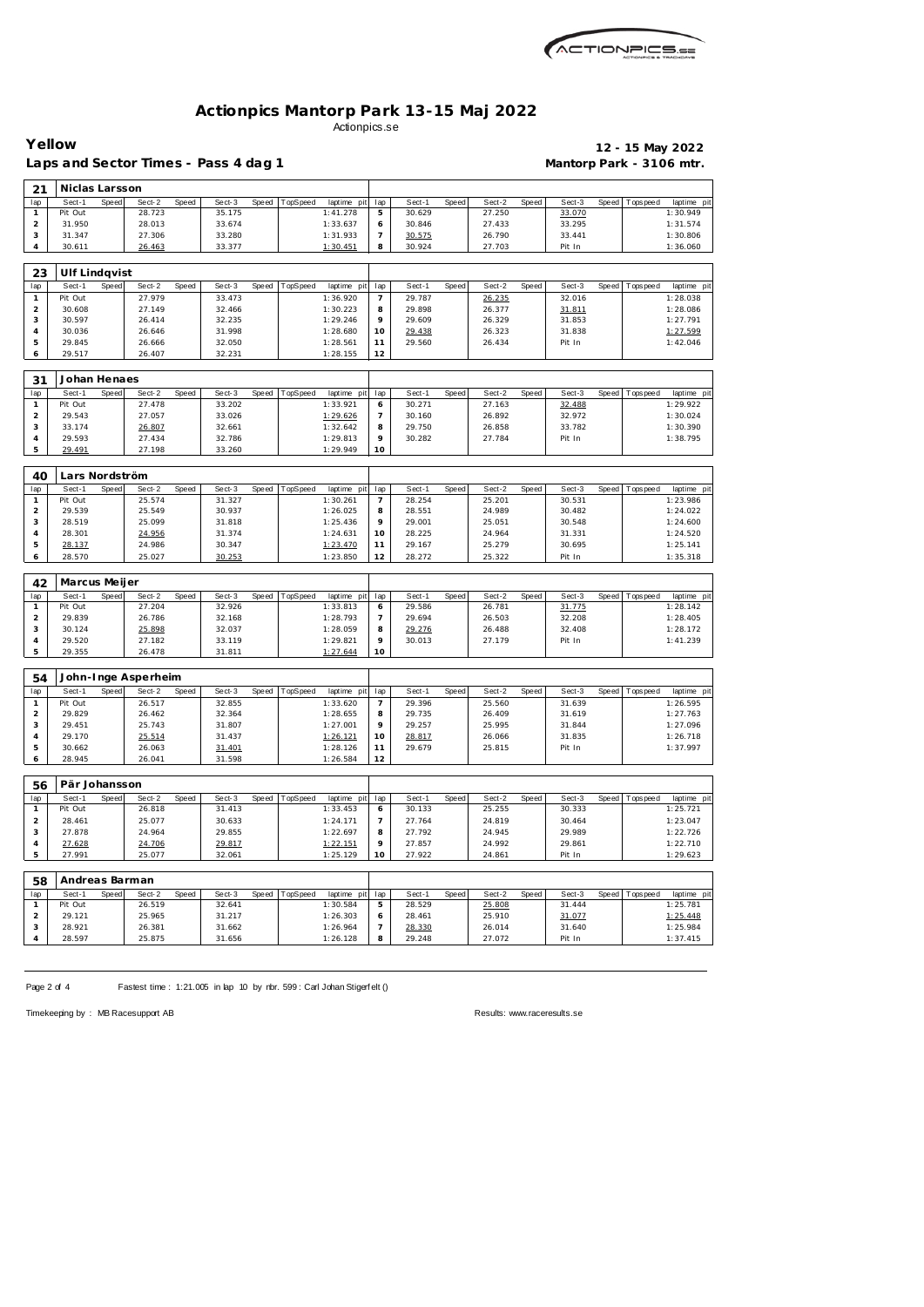

**Yellow 12 - 15 May 2022**

| 64                             | Lars-Johan Lindh         |       |                            |       |                  |       |                |                         |                     |                  |       |                  |       |                  |       |                 |                         |
|--------------------------------|--------------------------|-------|----------------------------|-------|------------------|-------|----------------|-------------------------|---------------------|------------------|-------|------------------|-------|------------------|-------|-----------------|-------------------------|
| lap                            | Sect-1                   | Speed | Sect-2                     | Speed | Sect-3           |       | Speed TopSpeed | laptime pit             | lap                 | Sect-1           | Speed | Sect-2           | Speed | Sect-3           |       | Speed Topspeed  | laptime pit             |
| $\mathbf{1}$                   | Pit Out                  |       | 27.871                     |       | 33.561           |       |                | 1:35.413                | $\overline{7}$      | 30.702           |       | 27.801           |       | 33.207           |       |                 | 1:31.710                |
| 2                              | 30.973                   |       | 28.208                     |       | 33.626           |       |                | 1:32.807                | 8                   | 30.034           |       | 27.630           |       | 33.382           |       |                 | 1:31.046                |
| 3                              | 30.856                   |       | 27.719                     |       | 33.750           |       |                | 1:32.325                | 9                   | 30.280           |       | 27.936           |       | 33.738           |       |                 | 1:31.954                |
| 4                              | 30.356                   |       | 28.331                     |       | 33.446           |       |                | 1:32.133                | 10                  | 31.254           |       | 28.055           |       | 33.563           |       |                 | 1:32.872                |
| 5<br>6                         | 30.858<br>30.830         |       | 27.724<br>27.560           |       | 33.336<br>33.833 |       |                | 1:31.918<br>1:32.223    | 11<br>12            | 30.371           |       | 28.216           |       | 33.818           |       |                 | 1:32.405                |
|                                |                          |       |                            |       |                  |       |                |                         |                     |                  |       |                  |       |                  |       |                 |                         |
| 69                             | Joakim Tränck            |       |                            |       |                  |       |                |                         |                     |                  |       |                  |       |                  |       |                 |                         |
| lap                            | Sect-1                   | Speed | Sect-2                     | Speed | Sect-3           | Speed | TopSpeed       | laptime pit             | lap                 | Sect-1           | Speed | Sect-2           | Speed | Sect-3           | Speed | Tops pee d      | laptime pit             |
| $\mathbf{1}$<br>$\overline{a}$ | Pit Out<br>30.617        |       | 26.613<br>26.722           |       | 33.576<br>33.277 |       |                | 1:34.925<br>1:30.616    | $\overline{7}$<br>8 | 30.178<br>30.307 |       | 26.498<br>26.350 |       | 32.728<br>32.802 |       |                 | 1:29.404<br>1:29.459    |
| 3                              | 31.070                   |       | 26.712                     |       | 33.039           |       |                | 1:30.821                | 9                   | 30.347           |       | 26.609           |       | 32.988           |       |                 | 1:29.944                |
| 4                              | 30.816                   |       | 26.627                     |       | 32.966           |       |                | 1:30.409                | 10                  | 29.983           |       | 26.141           |       | 32.538           |       |                 | 1:28.662                |
| 5                              | 30.029                   |       | 26.233                     |       | 33.021           |       |                | 1:29.283                | 11                  | 30.476           |       | 26.384           |       | 32.706           |       |                 | 1:29.566                |
| 6                              | 30.226                   |       | 26.153                     |       | 32.904           |       |                | 1:29.283                | 12                  |                  |       |                  |       |                  |       |                 |                         |
| 86                             | Staffan Lindahl          |       |                            |       |                  |       |                |                         |                     |                  |       |                  |       |                  |       |                 |                         |
| lap                            | Sect-1                   | Speed | Sect-2                     | Speed | Sect-3           | Speed | TopSpeed       | laptime pit             | lap                 | Sect-1           | Speed | Sect-2           | Speed | Sect-3           | Speed | T ops pee d     | laptime pit             |
| $\mathbf{1}$                   | Pit Out                  |       | 26.767                     |       | 32.635           |       |                | 1:31.185                | 6                   | 28.750           |       | 25.880           |       | 31.570           |       |                 | 1:26.200                |
| $\overline{a}$                 | 29.573                   |       | 26.587                     |       | 31.712           |       |                | 1:27.872                | 7                   | 29.171           |       | 26.415           |       | 32.294           |       |                 | 1:27.880                |
| 3                              | 29.249                   |       | 26.428                     |       | 32.236           |       |                | 1:27.913                | 8                   | 29.371           |       | 26.575           |       | 31.950           |       |                 | 1:27.896                |
| 4                              | 28.767                   |       | 25.812                     |       | 31.497           |       |                | 1:26.076                | 9                   | 29.112           |       | 26.755           |       | 31.863           |       |                 | 1:27.730                |
| 5                              | 28.961                   |       | 26.070                     |       | 31.452           |       |                | 1:26.483                | 10                  | 29.293           |       | 26.745           |       | Pit In           |       |                 | 1:37.105                |
| 87                             | Dennis Krieg             |       |                            |       |                  |       |                |                         |                     |                  |       |                  |       |                  |       |                 |                         |
| lap                            | Sect-1                   | Speed | Sect-2                     | Speed | Sect-3           | Speed | TopSpeed       | laptime pit             | lap                 | Sect-1           | Speed | Sect-2           | Speed | Sect-3           | Speed | <b>Topspeed</b> | laptime pit             |
| $\mathbf{1}$                   | Pit Out                  |       | 25.472                     |       | 30.852           |       |                | 1:26.505                | 4                   | 27.608           |       | 25.441           |       | 31.087           |       |                 | 1:24.136                |
| $\overline{a}$                 | 27.948                   |       | 25.557                     |       | 32.380           |       |                | 1:25.885                | 5                   | 27.802           |       | 25.607           |       | Pit In           |       |                 | 1:29.040                |
| 3                              | 28.727                   |       | 25.103                     |       | 31.435           |       |                | 1:25.265                | 6                   |                  |       |                  |       |                  |       |                 |                         |
| 97                             | Per Breitenstein         |       |                            |       |                  |       |                |                         |                     |                  |       |                  |       |                  |       |                 |                         |
| lap                            | Sect-1                   | Speed | Sect-2                     | Speed | Sect-3           | Speed | TopSpeed       | laptime pit             | lap                 | Sect-1           | Speed | Sect-2           | Speed | Sect-3           | Speed | Tops pee d      | laptime pit             |
| $\mathbf{1}$                   | Pit Out                  |       | 26.071                     |       | 32.470           |       |                | 1:30.615                | 6                   | 29.108           |       | 25.978           |       | 32.432           |       |                 | 1:27.518                |
| $\overline{a}$                 | 29.403                   |       | 26.036                     |       | 32.808           |       |                | 1:28.247                | 7                   | 28.436           |       | 26.039           |       | 31.926           |       |                 | 1:26.401                |
| 3                              | 30.679                   |       | 26.556                     |       | 32.987           |       |                | 1:30.222                | 8                   | 29.705           |       | 25.848           |       | 32.086           |       |                 | 1:27.639                |
| 4<br>5                         | 30.754<br>29.030         |       | 25.793<br>26.271           |       | 31.701<br>32.178 |       |                | 1:28.248<br>1:27.479    | 9<br>10             | 29.026           |       | 26.570           |       | Pit In           |       |                 | 1:36.128                |
|                                |                          |       |                            |       |                  |       |                |                         |                     |                  |       |                  |       |                  |       |                 |                         |
| 109                            | Ludvig Sjöholm           |       |                            |       |                  |       |                |                         |                     |                  |       |                  |       |                  |       |                 |                         |
| lap<br>$\mathbf{1}$            | Sect-1<br>Pit Out        | Speed | Sect-2<br>28.380           | Speed | Sect-3<br>32.781 | Speed | TopSpeed       | laptime pit<br>1:36.442 | lap<br>4            | Sect-1<br>29.428 | Speed | Sect-2<br>26.799 | Speed | Sect-3<br>32.124 | Speed | Tops peed       | laptime pit<br>1:28.351 |
| $\overline{a}$                 | 29.890                   |       | 27.144                     |       | 32.130           |       |                | 1:29.164                | 5                   | 29.510           |       | 26.666           |       | 32.304           |       |                 | 1:28.480                |
| 3                              | 29.624                   |       | 26.906                     |       | 32.976           |       |                | 1:29.506                | 6                   | 29.437           |       | 27.206           |       | Pit In           |       |                 | 1:45.693                |
|                                |                          |       |                            |       |                  |       |                |                         |                     |                  |       |                  |       |                  |       |                 |                         |
| 110<br>lap                     | David Mattsson<br>Sect-1 | Speed | Sect-2                     | Speed | Sect-3           | Speed | TopSpeed       | laptime pit             | lap                 | Sect-1           | Speed | Sect-2           | Speed | Sect-3           | Speed | Topspeed        | laptime pit             |
| $\mathbf{1}$                   | Pit Out                  |       | 26.570                     |       | 33.993           |       |                | 1:35.488                | 6                   | 30.047           |       | 26.210           |       | 32.228           |       |                 | 1:28.485                |
| $\overline{a}$                 | 30.131                   |       | 26.630                     |       | 33.228           |       |                | 1:29.989                | $\overline{7}$      | 29.768           |       | 25.974           |       | 31.929           |       |                 | 1:27.671                |
| 3                              | 29.974                   |       | 26.811                     |       | 32.623           |       |                | 1:29.408                | 8                   | 29.724           |       | 26.057           |       | 31.865           |       |                 | 1:27.646                |
|                                | 30.222                   |       | 25.982                     |       | 32.889           |       |                | 1:29.093                | 9                   | 29.771           |       | 25.623           |       | 31.747           |       |                 | 1:27.141                |
| 4                              |                          |       | 26.230                     |       | 32.717           |       |                | 1:28.942                | 10                  | 30.299           |       | 26.774           |       | 32.937           |       |                 | 1:30.010                |
| 5                              | 29.995                   |       |                            |       |                  |       |                |                         |                     |                  |       |                  |       |                  |       |                 |                         |
|                                |                          |       |                            |       |                  |       |                |                         |                     |                  |       |                  |       |                  |       |                 |                         |
| lap                            | Sect-1                   | Speed | Glenn Westerberg<br>Sect-2 | Speed | Sect-3           | Speed | TopSpeed       | laptime pit             | lap                 | Sect-1           | Speed | Sect-2           | Speed | Sect-3           | Speed | <b>Topspeed</b> | laptime pit             |
| $\mathbf{1}$                   | Pit Out                  |       | 27.139                     |       | 32.591           |       |                | 1:31.726                | $\overline{7}$      | 29.760           |       | 26.942           |       | 32.062           |       |                 | 1:28.764                |
| $\overline{c}$                 | 29.328                   |       | 27.129                     |       | 32.707           |       |                | 1:29.164                | 8                   | 29.429           |       | 26.575           |       | 31.637           |       |                 | 1:27.641                |
| 3                              | 29.357                   |       | 26.789                     |       | 32.597           |       |                | 1:28.743                | 9                   | 29.554           |       | 26.613           |       | 32.335           |       |                 | 1:28.502                |
| 4                              | 29.225                   |       | 26.562                     |       | 32.309           |       |                | 1:28.096                | 10                  | 29.430           |       | 26.503           |       | 31.752           |       |                 | 1:27.685                |
| 116<br>5<br>6                  | 29.957<br>29.959         |       | 27.088<br>26.492           |       | 32.584<br>32.076 |       |                | 1:29.629<br>1:28.527    | 11<br>12            | 29.197           |       | 26.416           |       | 32.287           |       |                 | 1:27.900                |

Page 3 of 4 Fastest time : 1:21.005 in lap 10 by nbr. 599 : Carl Johan Stigerf elt ()